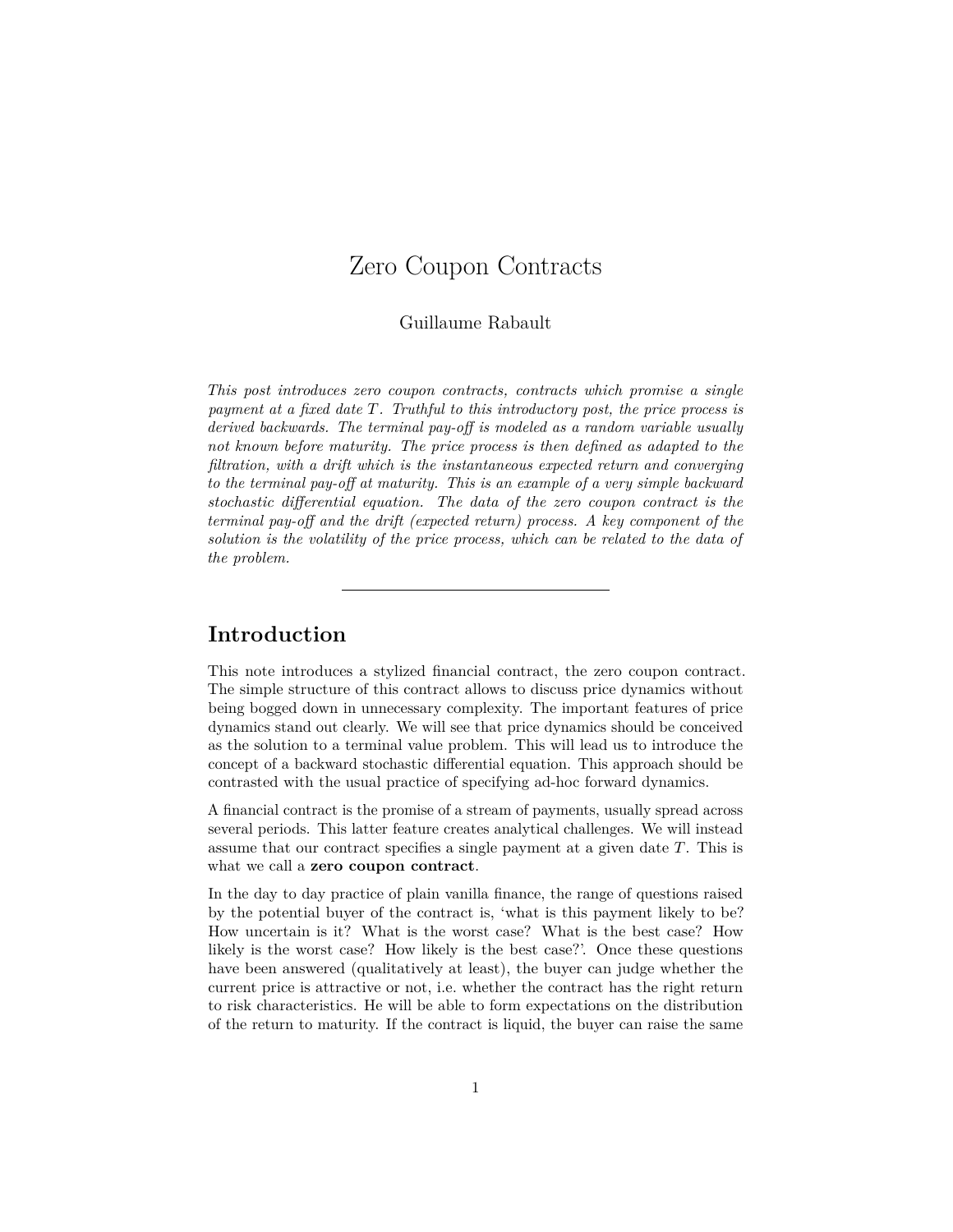questions tomorrow and the day after, given the observed behavior of the market price. He can form short term expectations of the return. The realized short term return will be made up of its expected value and a surprise. This surprise will perhaps correspond to a change in the likely terminal payment. If not, the buyer will be able to conclude that the expected return to maturity has changed.

## **Zero coupon dynamics: the fundamental solution**

To be relevant, modeling should closely mimic the above logic. To be specific, I'll assume that uncertainty in the model is driven by a Brownian motion  $B = (B_t)_{t \in [0,T]}$  and that the filtration  $\mathcal F$  is the minimal filtration generated by *B* and satisfying the usual conditions. I now proceed to introduce the relevant mathematical objects. The terminal payment is an  $\mathcal{F}_T$  – measurable random variable  $X_T$ . Technically, we impose the square integrability and strict positivity (almost surely) of  $X_T$ . The technical conditions should make sure that we can apply the [martingale representation theorem.](/math/2013/10/27/martingale-representation.html) We also need all processes to be almost surely strictly positive to formulate dynamics in a geometric way.

At a given date  $0 \le t \le T$ , the expectation of the terminal payment is  $E_t[X_T]$ which we will denote by  $X_t$ . What is the dynamics of  $(X_t)_{t\in[0,T]}$ ? This process is a martingale and the [martingale representation theorem](/math/2013/10/27/martingale-representation.html) tells us that there is an adapted process  $\zeta = (\zeta_t)_{t \in [0,T]}$  such that:

$$
X_t = X_0 + \int_0^t \zeta_u dB_u.
$$

This can be written in differential form:

$$
dX_t = \zeta_t dB_t.
$$

This makes it clear that  $\zeta_t$  measures the change in the expectation  $E_t[X_T]$ that results from the shock  $dB_t$ . To stress the backward angle to expectations dynamics, we note that expectations satisfy the equation:

$$
X_t = X_T - \int_t^T \zeta_u dB_u.
$$

This emphasizes the fact that expectations converge to the terminal variable *X<sup>T</sup>* which is the key piece of data in this problem. Finally, *X* is strictly positive and we can write  $\eta_t = \zeta_t / X_t$ . The process  $\eta$  is called volatility process and the dynamics is determined by a geometric stochastic differential equation:

$$
\frac{dX_t}{X_t} = \eta_t dB_t.
$$

A historically important model of asset price dynamics is obtained when  $P_t$  =  $X_t = E_t[X_T]$ . In this case, the price dynamics are determined by a stochastic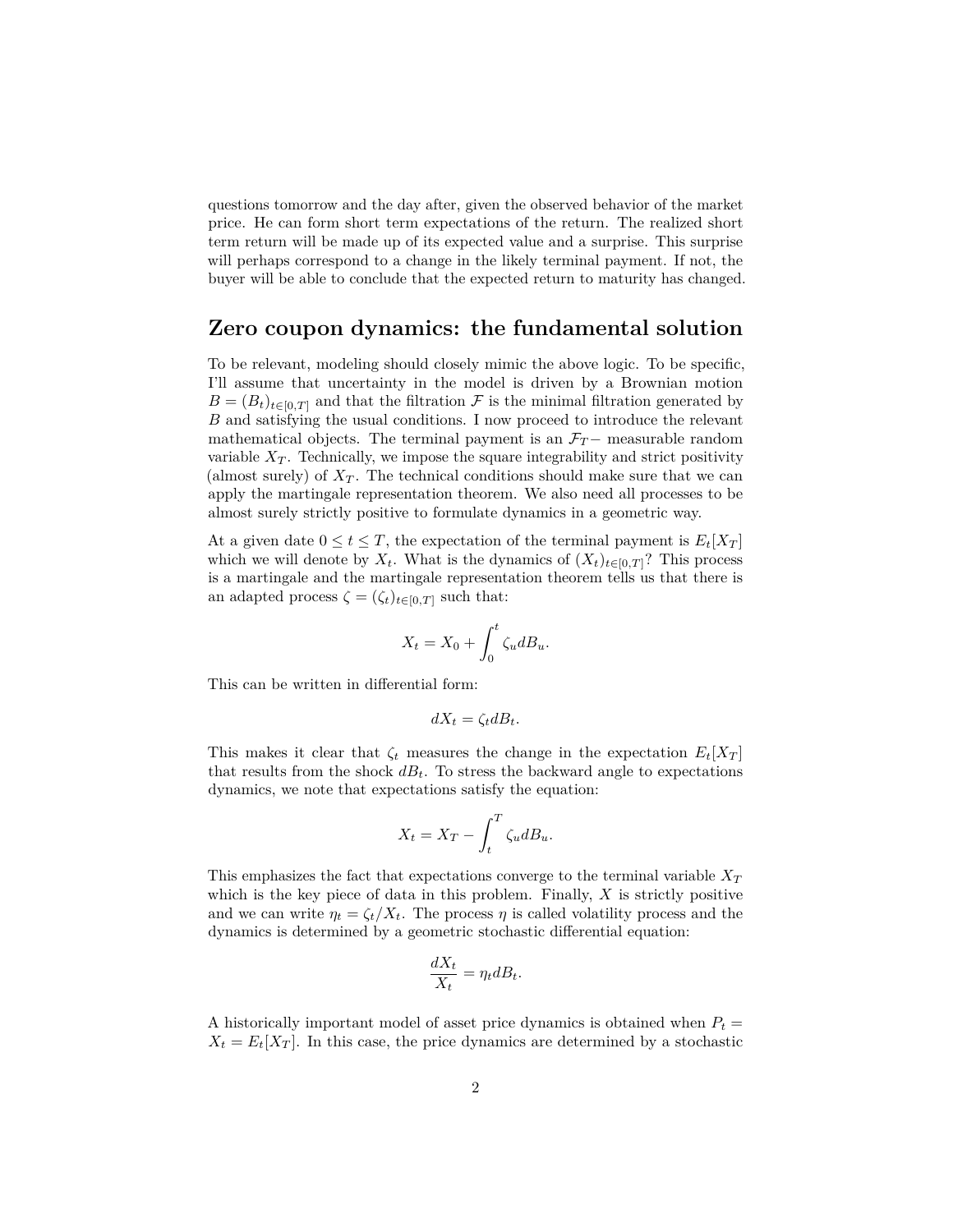integral. At any point in time, the price is expected to remain constant and all its fluctuations come from revisions in the expected value of the terminal payment. Periods where  $\eta_t$  is low (respectively high) correspond to periods where the newsflow on the terminal payment is light (resp. heavy). We will call  $(X_t)_{t\in[0,T]}$  {the fundamental solution} of the zero coupon contract.

## **The case of a constant expected return**

**A more realistic model assumes that the financial contract has a constant positive expected return** *r***. We now have to modify the price dynamics. We assume that the price process is adapted and follows a geometric diffusion with drift** *r***:**

$$
\frac{dP_t}{P_t} = rdt + Z_t dB_t.
$$

**We still want to complete this with the requisite that the price process at date** *T* **equals the terminal payment** *X<sup>T</sup>* **, any other value leading to an unrealistic arbitrage. We would therefore hope to be able to specify the complete dynamics with the terminal condition as:**

$$
\frac{dP_t}{P_t} = rdt + Z_t dB_t, P_T = X_T
$$

**The stochastic differential equation is really the shorthand for:**

$$
P_t = P_0 + \int_0^t r P_u du + \int_0^t Z_u P_u du,
$$

**and, to emphasize the terminal value condition, we can write:**

$$
P_t = X_T - \int_t^T r P_u du - \int_t^T Z_u P_u du.
$$

**A natural candidate for a solution is:**

$$
P_t = \exp(-r(T - t))X_t = E_t[\exp(-r(T - t))X_T],
$$

**and this indeed works. It is easily checked by applying Ito:**

$$
d(\exp(-r(T-t))X_t) = r \exp(-r(T-t))X_t dt + \exp(-r(T-t))X_t \eta_t dB_t,
$$

**or:**

$$
dP_t = rP_t dt + \eta_t P_t dB_t.
$$

We have thus found a solution to our problem, with  $Z_t = \eta_t$ , i.e. the **volatility of the fundamental solution. This solution rises in expectations at a rate** *r* **and its fluctuations entirely reflect revisions of the terminal payment**  $X_T$ .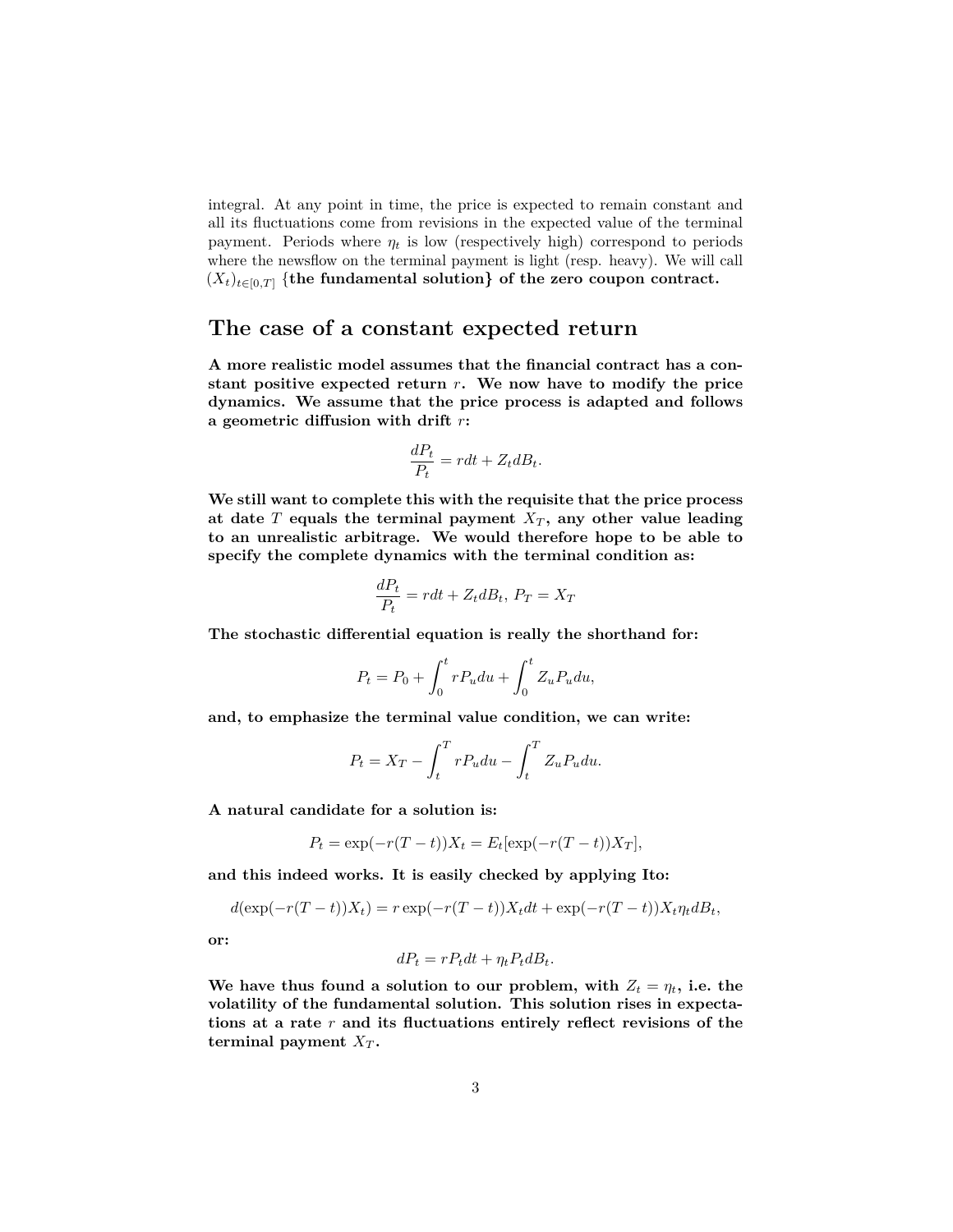### **The case of an exogenous expected return**

**We now assume we have a stochastic expected return process**  $(r_t)_{t \in [0,T]}$ . For the given terminal payment  $X_T$  and the given expected **return process**  $(r_t)_{t \in [0,T]}$  (the data), we are looking for an adapted **price process**  $(P_t)_{t \in [0,T]}$  with an adapted volatility function  $(Z_t)_{t \in [0,T]}$ **such that:**  $\overline{a}$ 

$$
\frac{dP_t}{P_t} = r_t dt + Z_t dB_t, P_T = X_T.
$$

**In integral form, we are trying to solve:**

$$
P_t = X_T - \int_t^T r_u P_u du - \int_t^T Z_u P_u du.
$$

**This is an instance of a backward stochastic differential equation.**

**We observe that if there is a solution, we should have the following representation:**

$$
P_t = E_t[\exp(-\int_t^T r_u du) X_T].
$$

**Note that this is indeed equivalent to:**

$$
\exp(-\int_0^t r_u du) P_t = E_t[\exp(-\int_0^T r_u du) X_T] = E_t[\exp(-\int_0^T r_u du) P_T],
$$

**but then if** *P* **and** *Z* **are solutions, the left hand side has to be a martingale (apply Ito) which means that the above equation should hold for any solution.**

**As for existence, it directly follows from the above observation. The variable**  $Y_t = E_t[\exp(-\int_0^T r_u du)X_T]$  defines a continuous martingale. It **can be represented as a Brownian integral:**

$$
dY_t = Y_t Z_t dB_t.
$$

If we define  $P_t$  through  $P_t = \exp(\int_0^t r_u du) Y_t$  and we apply Ito, we get:

$$
dP_t = r_t P_t dt + Z_t P_t dB_t.
$$

**We have thus found a solution to our simple backward stochastic differential equation.**

**In all cases we have seen, the volatility of the price is determined** by the volatility of the martingale  $(E_t[\exp(-\int_0^Tr_udu)X_T])_{t\in[0,T]}$ . When  $(r_t)_{t \in [0,T]}$  is deterministic, this is the same thing as the volatility of the  $\text{martingale} \,\, (E_t[X_T])_{t \in [0,T]}, \text{ i.e. fundamental volatility.} \,\, \text{But in general,}$ **it is not. We will come back to this in a later post.**